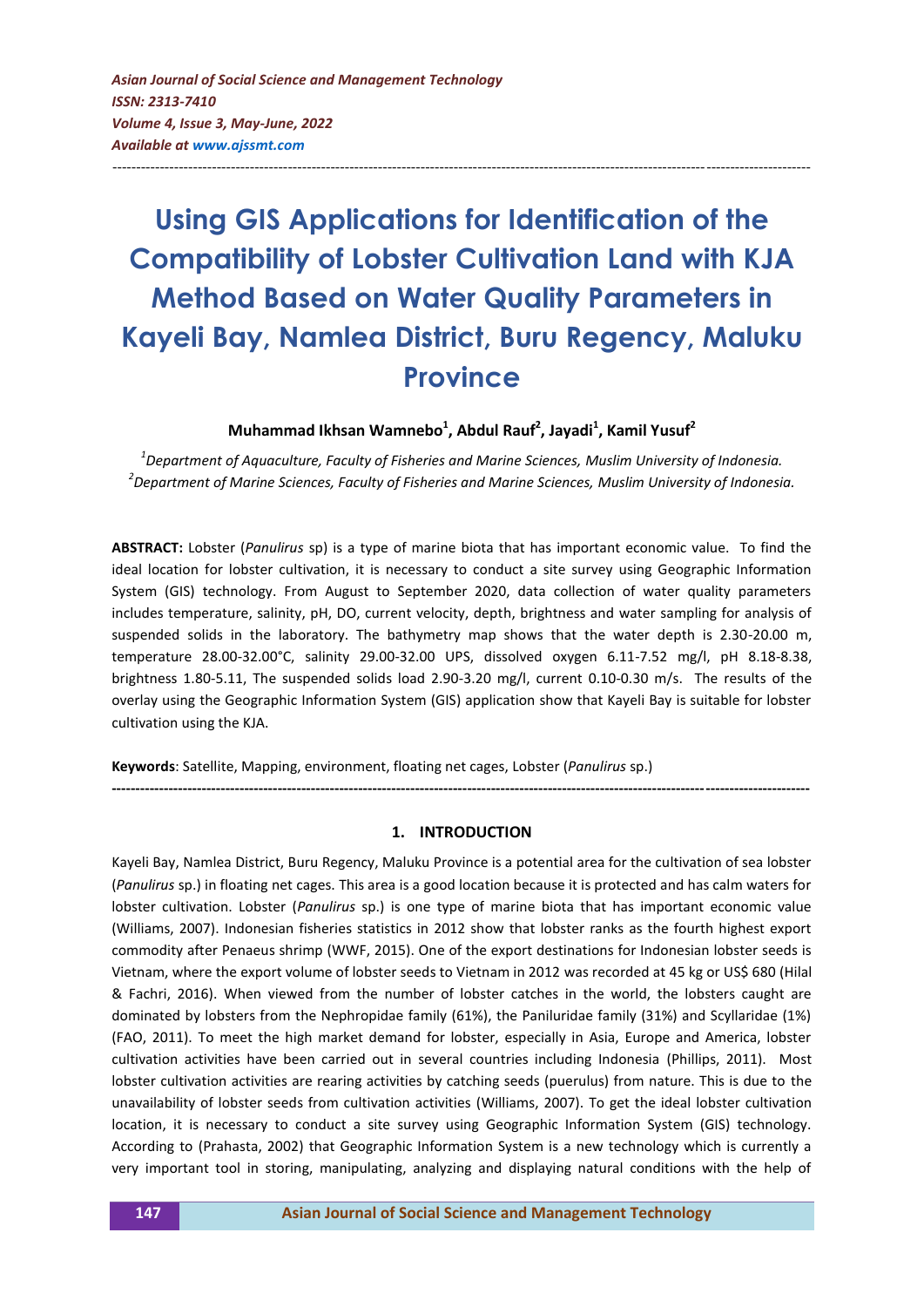attribute and spatial data. The use of GIS technology can help the analysis to determine the right location for the placement of KJA based on the measurement results of physical, chemical parameters in waters, this method has been widely used to determine the suitability of marine aquaculture lands (Affan, 2012). The purpose of this study was to determine the level of suitability of lobster cultivation land based on water parameters and to map the location of suitability for the placement of floating net cages (KJA). The results of this study can be used as information for lobster cultivators in Kayeli Bay, Namlea District, Buru Regency, Maluku Province.

#### **2. MATERIALS AND METHODS**

Study site: This research was conducted from August to September 2020 in Kayeli Bay, Namlea District, Buru Regency, Maluku Province (Fig.1)

Water quality parameter data collection includes temperature, salinity, pH, DO, current velocity, depth, brightness and water sampling for analysis of suspended solids in the laboratory using sample bottles. The results of the water quality analysis are presented in Table 1.

Spatial analysis using the overlay method according to the instructions ((Handayani et al., 2005) (2005) (Fig. 2). Then proceed with the classification process using the matching method based on the concept of the class below beating the class above it, meaning that if one of the parameters is not suitable (N) then the result is N and so on (Ambarwulan & Aris, 2013). Each of these parameters is totaled so that it can be seen the meaning of the suitability level of lobster culture waters in the KJA. The meaning of each level of suitability of KJA aquaculture waters, namely Very suitable (S1), potential area; Appropriate (S2), areas that meet the minimum requirements; In accordance with conditional (S3), areas that have limiting factors and need special treatment; Not suitable (N), areas that are not potential to be developed.

#### **3. RESULTS**

The results obtained from this study are as follows. Water Conditions. Kayeli Bay, Namlea District, Buru Regency, Maluku Province is a center for lobster breeding or cultivation with an area of about a thousand hectares but has not been used optimally. The results of water quality measurements at the research site are presented in Table 2.

Suitability Based on Water Quality. Kayeli Bay is a fishing resource center in Namlea District, Buru Regency. The suitability map based on water parameters is presented in Fig. 3.

### **4. DISCUSSION**

The bathymetry map shows that the depth of the waters in the study area ranges from 2.30-20.00 m. The protection of the location is an important parameter, so far the protection of the location can be identified directly in the field by making visual observations based on factors of a location such as the estimation of wave effects (Sulma, S et al., 2005). This is also reinforced by Adipura et al. (2013) which states that the protection of the location (sheltering area) where the cultivation location is assessed from the extent to which the influence of waves can harm the floating net cage location in the event of sea waves. Visually, the protection of the research site for lobster cultivation with KJA is entirely feasible. Water parameter measurements were carried out in situ and showed temperatures ranging from 28.00-32.00°C with an average temperature of 29.73°C, salinity ranged from 29.00-32.00 UPS with an average salinity of 30.25 UPS, Dissolved oxygen ranged from 6.11-7.52 mg/l with an average oxygen of 7.52 mg/l, pH ranged from 8.18-8.38 with an average pH of 8.24, brightness in the field shows a range of values from 1.80-5.11 m with an average brightness of 2.95 m. suspended solids load ranged from 2.90-3.20 mg/l with an average of 2.93 mg/l. current velocity at the research site shows the current velocity varies with the range of 0.10-0.30 m/s with an average current speed of 0.25 m/s.

Analysis of the Suitability of Lobster Cultivation System KJA in Kayeli Bay, Namlea District, Buru Regency, Maluku Province. Of the 12 research stations, most of which are located in the Kayeli Bay area (stations 1, 2, 3, 4, 5, 7, 8) qualified for the placement of floating net cages as a container for lobster cultivation (*Pannulirsu* sp) except for station 6 because it is directly opposite the sea is free so that it gets the influence of the action of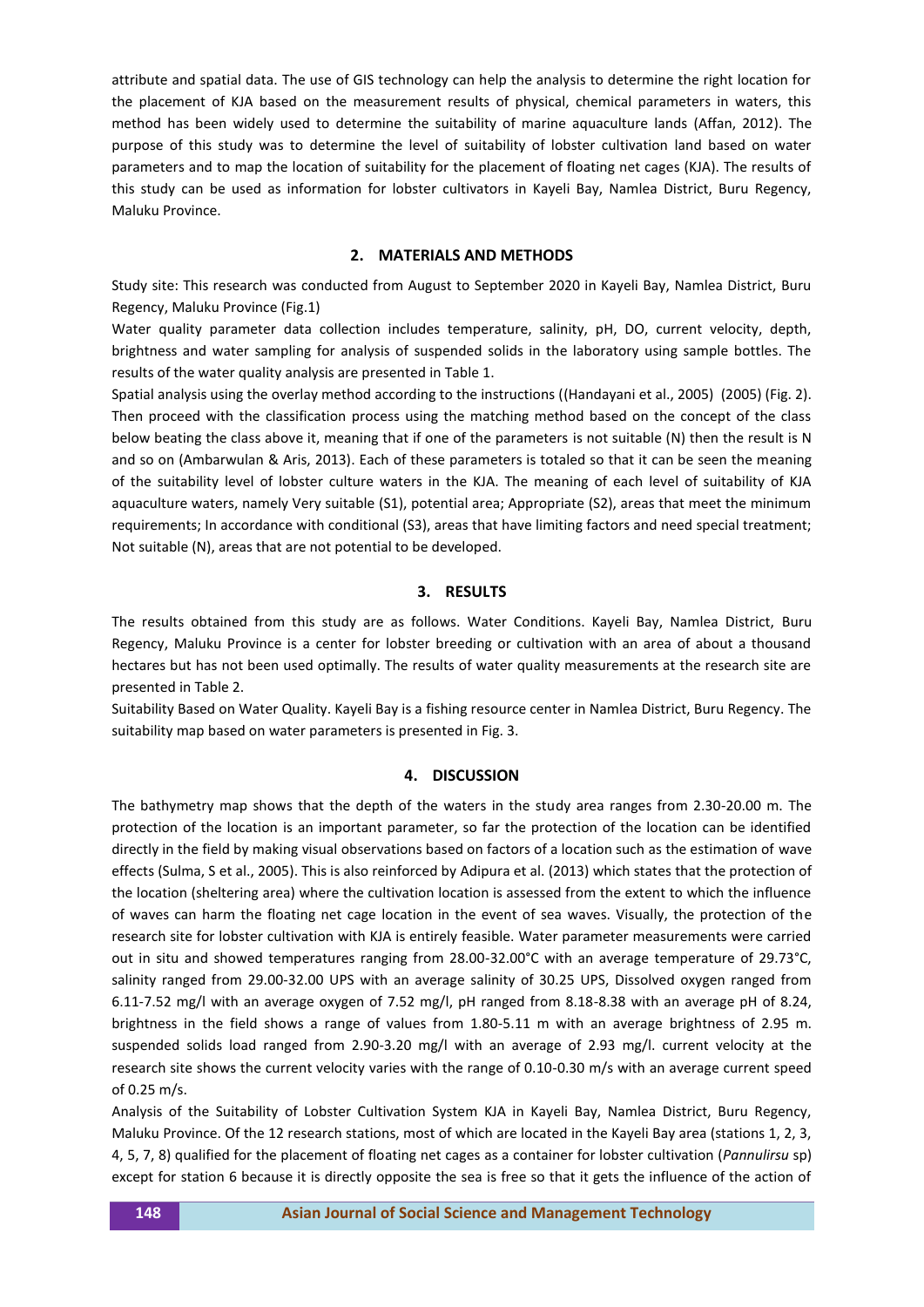waves and strong currents as well as the shipping lanes for motorized ships entering and leaving the port of Namlea city. Likewise, stations 9, 10, 11, 12 get a greater influence of wave action and currents because they are directly related to the open sea.

Based on the results of the spatial analysis with GIS and the results of the field survey conducted in Teluk Kayeli, then all locations are suitable for lobster cultivation using the KJA system. Optimal water quality for crayfish growth includes temperatures ranging from 28°C-29°C, salinity 33-34 UPS, dissolved oxygen > 5 ppm, ammonia < 0.6 ppm, nitrite < 0.17 ppm (Pratiwi, 2019).

#### **5. CONCLUSION**

Based on the results of research that has been carried out in Kayeli Bay, Namlea District, Buru Regency, Maluku Province, it was concluded that the suitability of the floating net cage cultivation location at the research location based on overlay results using a Geographic Information System (GIS) application was feasible for lobster cultivation with the KJA system.

#### **6. REFERENCES**

- 1. Adipura, Y., Lumenta, C., Kaligis, E., & Sinjal, H. . (2013). The suitability of marine cultivation land in the waters of South Bolaang Mongondow Regency, North Sulawesi. *J. Trop. Fish. Mar. Affairs*, *9*(1), 19–26.
- 2. Affan, J. M. (2012). Identification of locations for the development of floating net cages (KJA) based on environmental factors and water quality in the waters of the east coast of Central Bangka. *Depik Journal*, *1*.
- 3. Ambarwulan, W., & Aris, S. (2013). *Vector-Based Spatial Analysis: Advanced GIS Training Center for Geospatial Education and Training. Indonesia, BIG.*
- 4. FAO. (2011). *Yearbook of fishery and aquaculture statistics. Food and agriculture organization of the United Nation. Rome,*.
- 5. Handayani, U. N. D., Soelistijadi, R., & Sunardi. (2005). Utilization of spatial analysis for spatial data processing of geographic information systems. *J. Dynamic Inf. Technol*, *9*(2), 108–116.
- 6. Hilal, K., & Fachri, Y. (2016). (2016). Indonesia's interests prohibit the export of lobster seeds to Vietnam in 2015. JOM FISIP, 3(2), 1-15 . *JOM FISIP*, *3*(2), 1–15.
- 7. Phillips, B. and H. M. (2011). A global review of spiny lobster aquaculture. In *A global review of spiny lobster aquaculture* (pp. 22–84). Blackwell Publishing Ltd., UK.
- 8. Prahasta, E. (2002). *Basic Concepts of Geographic Information Systems*.
- 9. Sulma, S, Hasyim, B, Susanto, A., & Budiono, A. (2005). Utilization of Remote Sensing for Determining the Suitability of Marine Cultivation Locations in the Thousand Islands. *Utilization of Remote Sensing for Determining the Suitability of Marine Cultivation Locations in the Thousand Islands.*
- 10. Williams, K. C. (2007). Williams, K. C. (2007). Nutritional requirements and feeds development for postlarval spiny lobster: A review. Aquaculture 263(1-4), 1-14. https://doi.org/10.1016/j.aquaculture.2006.10.019. *J.Aquaculture*, *263*(1–4), 1–14. https://doi.org/10.1016/j.aquaculture.2006.10.019.
- 11. WWF. (2015). *Small-scale fishing guide series marine lobster fisheries fishing and handling guidelines*.

## *INFO*

*Corresponding Author: Muhammad Ikhsan Wamnebo, Department of Aquaculture, Faculty of Fisheries and Marine Sciences, Muslim University of Indonesia.*

*How to cite this article: Muhammad Ikhsan Wamnebo, Abdul Rauf, Jayadi, Kamil Yusuf, Using GIS Applications for Identification of the Compatibility of Lobster Cultivation Land with KJA Method Based on Water Quality Parameters in Kayeli Bay, Namlea District, Buru Regency, Maluku Province, Asian. Jour. Social. Scie. Mgmt. Tech.2022; 4(3): 147-152.*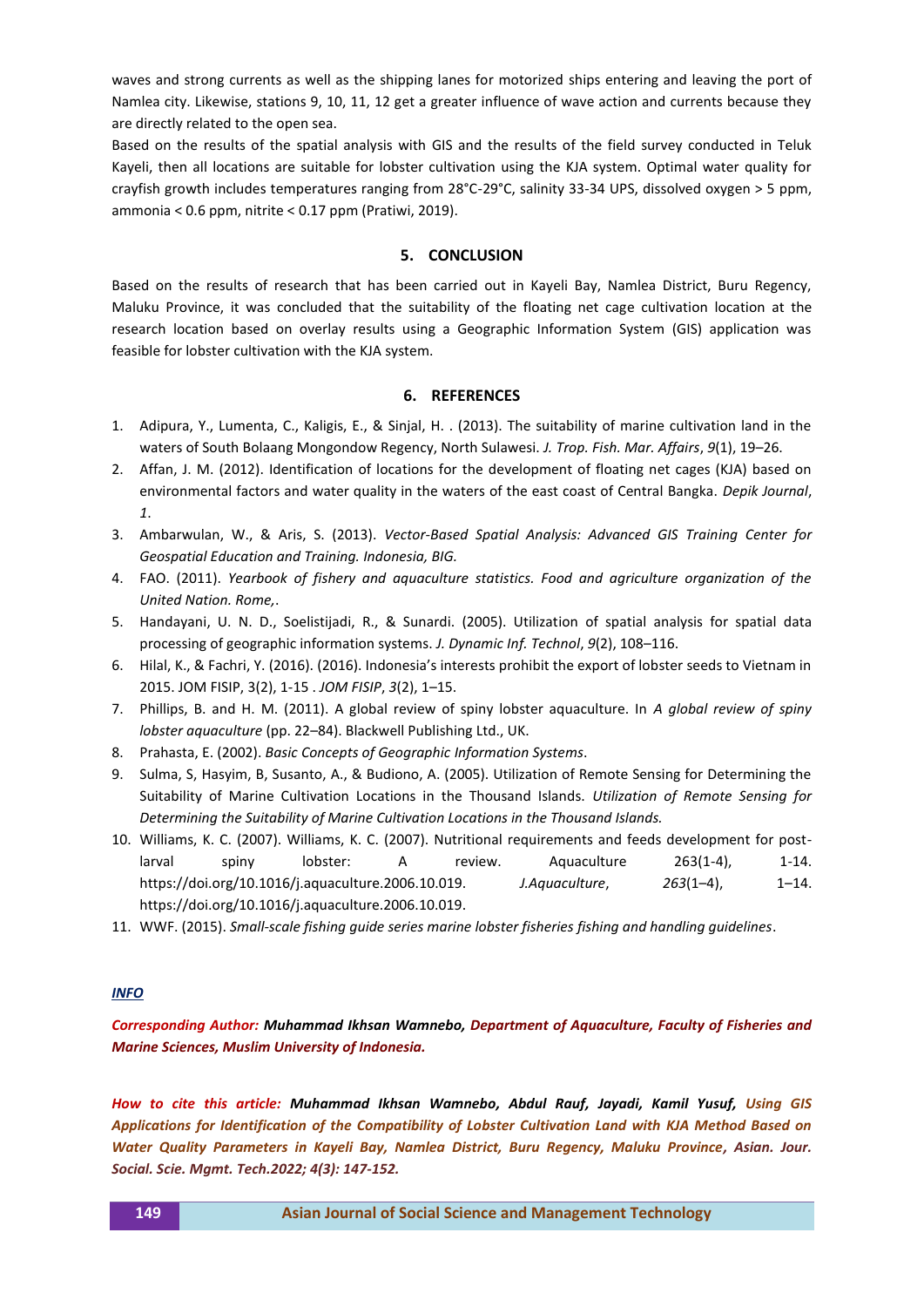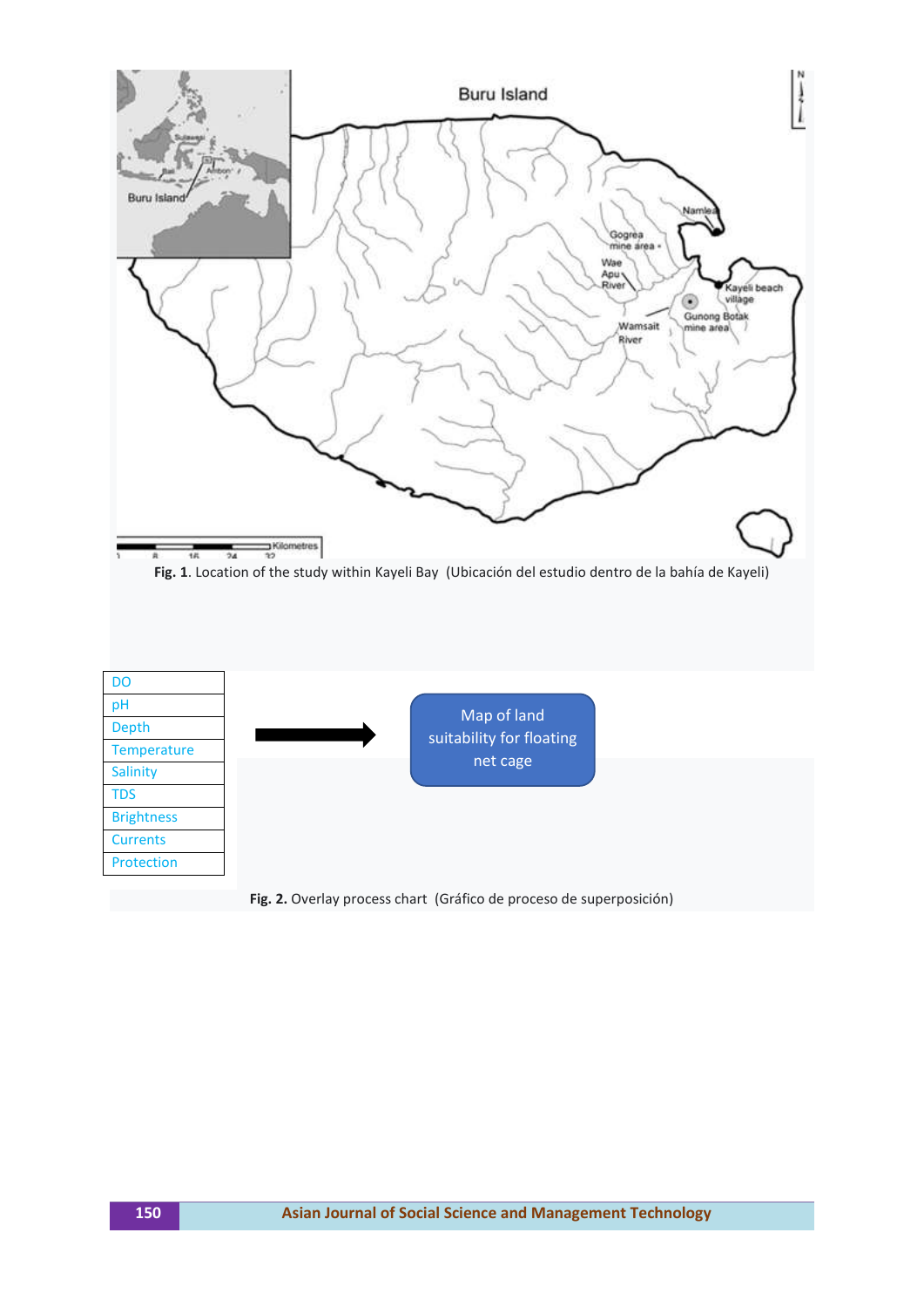

**Fig. 3.** Map of Stations at the research site (Mapa de estaciones en el sitio de investigación)

**Table 1.** Parameters used in the suitability of floating net cages (Parámetros utilizados en la idoneidad de las jaulas de redes flotantes)

| Criteria |                                                                                                                                                                                                                        |                |                                                                                                                                                       |                                                                                            |                             |  |  |  |
|----------|------------------------------------------------------------------------------------------------------------------------------------------------------------------------------------------------------------------------|----------------|-------------------------------------------------------------------------------------------------------------------------------------------------------|--------------------------------------------------------------------------------------------|-----------------------------|--|--|--|
|          | Very Appropriate (S1) Appropriate (S2) Conditional (S3) Not Appropriate (N)<br>No Parameters                                                                                                                           |                |                                                                                                                                                       |                                                                                            |                             |  |  |  |
|          | 1 Depth (m)                                                                                                                                                                                                            | 6 < S1 < 10    | 10 < S2 < 14                                                                                                                                          | $14 < S3 = 6$<br>4 < S < 6                                                                 | TS>18<br>TS < 4             |  |  |  |
|          | 2 Protection                                                                                                                                                                                                           | Very protected | Protected                                                                                                                                             | Somewhat Open                                                                              | Open                        |  |  |  |
|          | 3 Temperature 28 <s1<29<br><math>(^{\circ}C)</math></s1<29<br>                                                                                                                                                         |                | 29 <s2<31<br>26<s2<20< td=""><td>31 &lt; S3 &lt; 32<br/>24<s3<15< td=""><td>TS &gt; 35<br/>TS &lt; 24</td><td></td></s3<15<></td></s2<20<></s2<31<br> | 31 < S3 < 32<br>24 <s3<15< td=""><td>TS &gt; 35<br/>TS &lt; 24</td><td></td></s3<15<>      | TS > 35<br>TS < 24          |  |  |  |
|          | 4 Salinity (PSU) 20 <s1<25< td=""><td></td><td>25 &lt; S2 &lt; 30<br/>15<s2<20< td=""><td>31 &lt; S3 &lt; 35<br/>10<s3<15< td=""><td>TS &gt; 35<br/>TS<sub>10</sub></td><td></td></s3<15<></td></s2<20<></td></s1<25<> |                | 25 < S2 < 30<br>15 <s2<20< td=""><td>31 &lt; S3 &lt; 35<br/>10<s3<15< td=""><td>TS &gt; 35<br/>TS<sub>10</sub></td><td></td></s3<15<></td></s2<20<>   | 31 < S3 < 35<br>10 <s3<15< td=""><td>TS &gt; 35<br/>TS<sub>10</sub></td><td></td></s3<15<> | TS > 35<br>TS <sub>10</sub> |  |  |  |
|          | 5 Dissolved oxygen > 7<br>(mg/l)                                                                                                                                                                                       |                | $5 - 7$                                                                                                                                               | $3 - 5$                                                                                    | $<$ 3                       |  |  |  |
|          | 6 Brightness (m) 5 <s1<10< td=""><td>3 &lt; S2 &lt; 5</td><td>0 &lt; S3 &lt; 3</td><td><math>TS=0</math></td><td></td></s1<10<>                                                                                        |                | 3 < S2 < 5                                                                                                                                            | 0 < S3 < 3                                                                                 | $TS=0$                      |  |  |  |
|          |                                                                                                                                                                                                                        |                | 10 <s2<15< td=""><td>15<s3<20< td=""><td>TS &gt; 20</td><td></td></s3<20<></td></s2<15<>                                                              | 15 <s3<20< td=""><td>TS &gt; 20</td><td></td></s3<20<>                                     | TS > 20                     |  |  |  |
|          | $7$ TDS (mg/l)                                                                                                                                                                                                         | S1<25          | 25 <s2<80< td=""><td>80<s3<400< td=""><td>TS&gt;400</td><td></td></s3<400<></td></s2<80<>                                                             | 80 <s3<400< td=""><td>TS&gt;400</td><td></td></s3<400<>                                    | TS>400                      |  |  |  |

**151 [Asian Journal of Social Science and Management Technology](http://www.ajssmt.com/)**